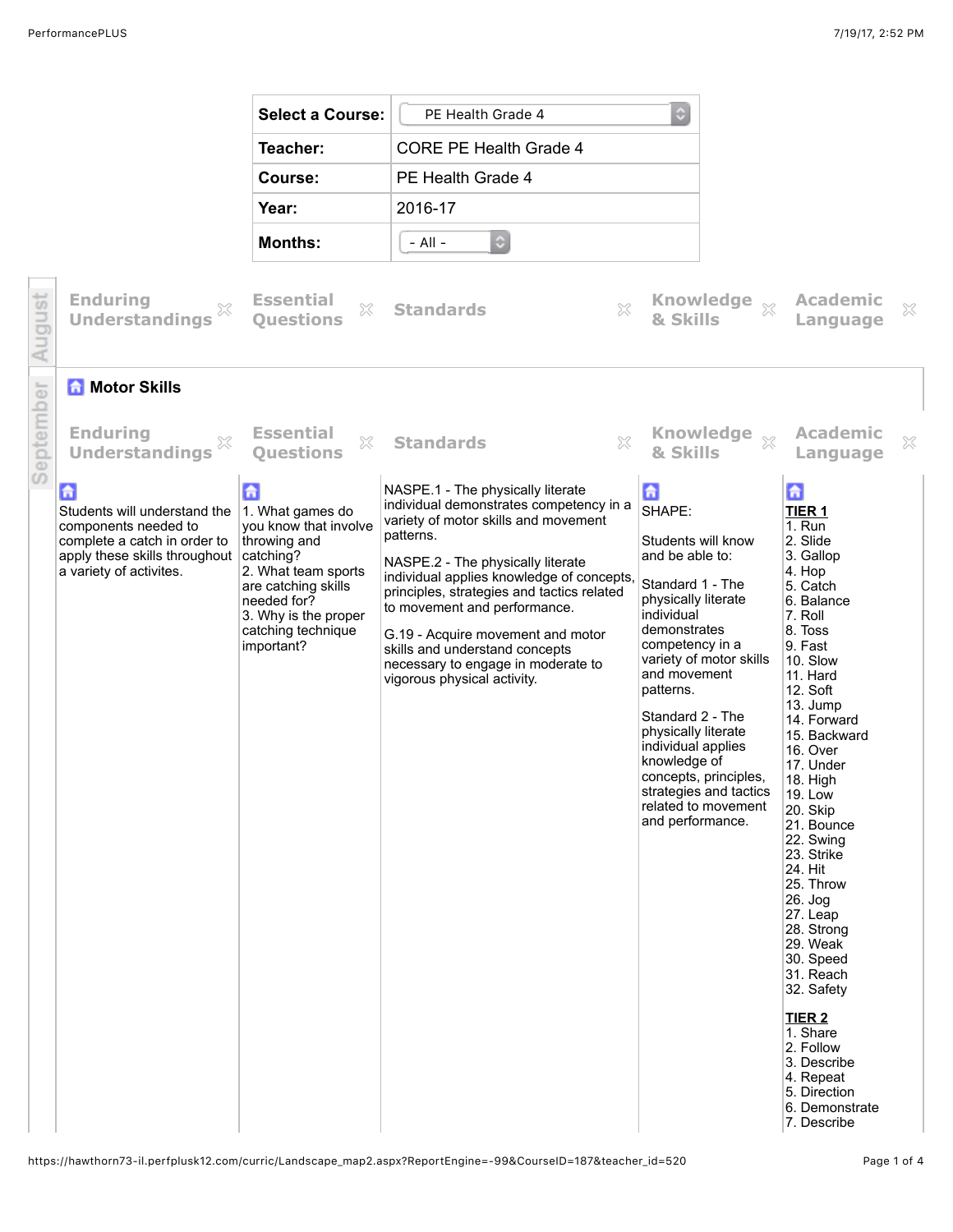|                                                                                                                                                                                                                                                                                                                                                          |                                                                                                                                                                                                     |                                                                                                                                                                                                                                                                                                                                                                                                                                                                                               |                                        | 8. Compare<br>9. Contrast<br>10. Predict<br>11. Explain<br>12. Mirror<br>13. Recognize<br>14. Defend<br>15. Protect<br>16. Evaluate<br>17. Absorb<br>18. Support<br>19. Power<br>20. Force<br>21. Extend<br>22. Outward<br>23. Inward<br><b>TIER 3</b><br>1. Locomotor<br>2. Non-locomotor<br>3. Object Control<br>4. Pathway<br>5. Pattern<br>6. Opposition<br>7. Pace<br>8. Horizontal<br>9. Vertical<br>10. Aerobic Capacity<br>11. Flexibility<br>12. Muscular<br>Endurance<br>13. Muscular Strength<br>14. Volley |
|----------------------------------------------------------------------------------------------------------------------------------------------------------------------------------------------------------------------------------------------------------------------------------------------------------------------------------------------------------|-----------------------------------------------------------------------------------------------------------------------------------------------------------------------------------------------------|-----------------------------------------------------------------------------------------------------------------------------------------------------------------------------------------------------------------------------------------------------------------------------------------------------------------------------------------------------------------------------------------------------------------------------------------------------------------------------------------------|----------------------------------------|------------------------------------------------------------------------------------------------------------------------------------------------------------------------------------------------------------------------------------------------------------------------------------------------------------------------------------------------------------------------------------------------------------------------------------------------------------------------------------------------------------------------|
| <b>Enduring</b><br>×<br><b>Understandings</b>                                                                                                                                                                                                                                                                                                            | <b>Essential</b><br>X<br><b>Questions</b>                                                                                                                                                           | $\chi$<br><b>Standards</b>                                                                                                                                                                                                                                                                                                                                                                                                                                                                    | <b>Knowledge</b><br>$\chi$<br>& Skills | <b>Academic</b><br>X<br>Language                                                                                                                                                                                                                                                                                                                                                                                                                                                                                       |
| <b>Enduring</b><br><b>Understandings</b>                                                                                                                                                                                                                                                                                                                 | <b>Essential</b><br>X<br><b>Ouestions</b>                                                                                                                                                           | $\gtrsim$<br><b>Standards</b>                                                                                                                                                                                                                                                                                                                                                                                                                                                                 | Knowledge xx<br>& Skills               | <b>Academic</b><br>X<br>Language                                                                                                                                                                                                                                                                                                                                                                                                                                                                                       |
| <b>A</b> Wellness                                                                                                                                                                                                                                                                                                                                        |                                                                                                                                                                                                     |                                                                                                                                                                                                                                                                                                                                                                                                                                                                                               |                                        |                                                                                                                                                                                                                                                                                                                                                                                                                                                                                                                        |
| <b>Enduring</b><br><b>Understandings</b>                                                                                                                                                                                                                                                                                                                 | <b>Essential</b><br>X<br><b>Ouestions</b>                                                                                                                                                           | X<br><b>Standards</b>                                                                                                                                                                                                                                                                                                                                                                                                                                                                         | <b>Knowledge</b><br>$\chi$<br>& Skills | <b>Academic</b><br>X<br>Language                                                                                                                                                                                                                                                                                                                                                                                                                                                                                       |
| 台<br>Students will understand that 1. What are some<br>they can make healthy and<br>unhealthy choices.<br>Students will understand that wellness?<br>you can build muscular<br>strength, endurance,<br>flexibility, aerobic capacity.<br>What are some short-term<br>and long-term realistic goals<br>that I can set for myself to<br>improve my health? | A<br>other activities/tasks/<br>exercises that will<br>improve the overall<br>2. What does it mean<br>for me to be fit?<br>3. How can I<br>challenge myself to<br>continually improve<br>my health? | NASPE.3 - The physically literate<br>individual demonstrates the knowledge<br>and skills to achieve and maintain a<br>health-enhancing level of physical activity<br>and fitness.<br>NASPE.5 - The physically literate<br>individual recognizes the value of<br>physical activity for health, enjoyment,<br>challenge, self-expression and/or social<br>interaction.<br>G.20 - Achieve and maintain a health-<br>enhancing level of physical fitness based<br>upon continual self-assessment. |                                        | 6<br><b>TIER 1</b><br>1. Muscles<br>2. Heart<br>3. Brain<br>4. Bones<br>5. Lungs<br>6. Stomach<br>7. Fruit<br>8. Vegetables<br>9. Meat<br>10. Dairy<br>11. Water<br>12. Bread                                                                                                                                                                                                                                                                                                                                          |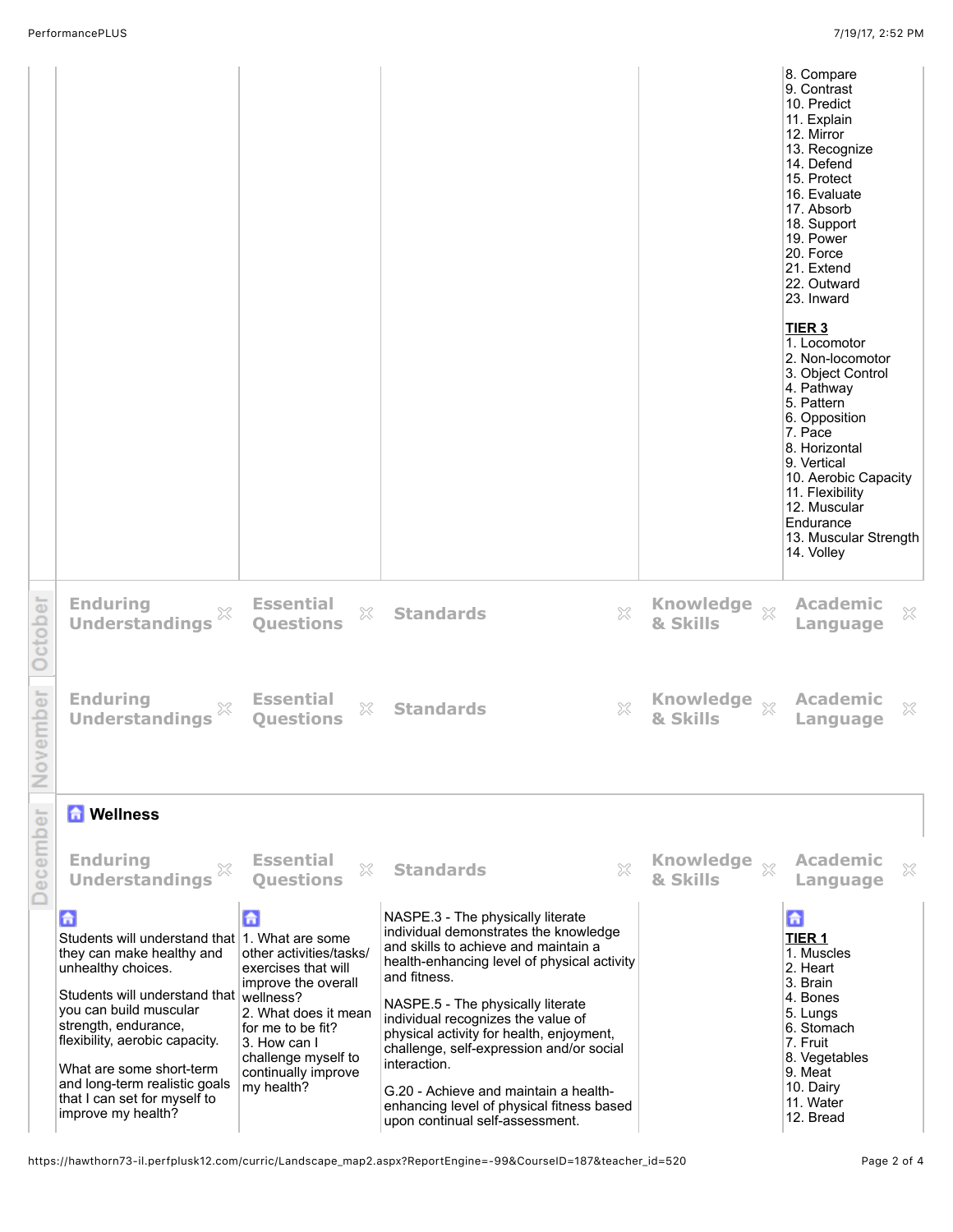|         |                                                                                                                                                                                                                                    |                                                                                                                                                                                                                             |                                                                                                                                                                                                                                                                             |                                        | TIER <sub>2</sub><br>1. Explain<br>2. Summarize<br>3. Describe<br>4. Compare<br>5. Contrast<br>6. Evaluate<br>7. Interpret<br>8. Analyze<br>TIER <sub>3</sub><br>1. Health Related<br><b>Fitness</b><br>2. Aerobic Capacity<br>3. Muscular Strength<br>4. Muscular<br>Endurance<br>5. Flexibility<br>6. BMI<br>7. Heart Rate<br>8. Pulse<br>9. BPM<br>10. Protein<br>11. Carbohydrates<br>12. Minerals<br>13. Vitamins<br>14. Circulatory<br>System<br>15. Respiratory<br>System<br>16. Digestive System |
|---------|------------------------------------------------------------------------------------------------------------------------------------------------------------------------------------------------------------------------------------|-----------------------------------------------------------------------------------------------------------------------------------------------------------------------------------------------------------------------------|-----------------------------------------------------------------------------------------------------------------------------------------------------------------------------------------------------------------------------------------------------------------------------|----------------------------------------|----------------------------------------------------------------------------------------------------------------------------------------------------------------------------------------------------------------------------------------------------------------------------------------------------------------------------------------------------------------------------------------------------------------------------------------------------------------------------------------------------------|
| anuary  | <b>Enduring</b><br>X<br><b>Understandings</b>                                                                                                                                                                                      | <b>Essential</b><br>53<br><b>Ouestions</b>                                                                                                                                                                                  | $\Im$<br><b>Standards</b>                                                                                                                                                                                                                                                   | Knowledge xx<br>& Skills               | <b>Academic</b><br>$\mathbb{X}$<br>Language                                                                                                                                                                                                                                                                                                                                                                                                                                                              |
| ebruary | <b>Enduring</b><br>×<br><b>Understandings</b>                                                                                                                                                                                      | <b>Essential</b><br>$\mathbb{S}^2$<br><b>Questions</b>                                                                                                                                                                      | $\gtrsim$<br><b>Standards</b>                                                                                                                                                                                                                                               | & Skills                               | <b>Academic</b><br>$\mathbb{X}$<br>Language                                                                                                                                                                                                                                                                                                                                                                                                                                                              |
| arcn    | <b>Enduring</b><br><b>Understandings</b>                                                                                                                                                                                           | <b>Essential</b><br>X<br><b>Ouestions</b>                                                                                                                                                                                   | ×<br><b>Standards</b>                                                                                                                                                                                                                                                       | Knowledge xx<br>& Skills               | <b>Academic</b><br>$\gtrsim$<br>Language                                                                                                                                                                                                                                                                                                                                                                                                                                                                 |
| April   | <b>A</b> Social Behavior                                                                                                                                                                                                           |                                                                                                                                                                                                                             |                                                                                                                                                                                                                                                                             |                                        |                                                                                                                                                                                                                                                                                                                                                                                                                                                                                                          |
|         | <b>Enduring</b><br>×<br><b>Understandings</b>                                                                                                                                                                                      | <b>Essential</b><br>$\chi$<br><b>Ouestions</b>                                                                                                                                                                              | 53<br><b>Standards</b>                                                                                                                                                                                                                                                      | <b>Knowledge</b><br>$\chi$<br>& Skills | <b>Academic</b><br>X<br>Language                                                                                                                                                                                                                                                                                                                                                                                                                                                                         |
|         | 6<br>Personal choices impact<br>current and long term<br>outcomes on individuals,<br>family and society.<br>Through understanding<br>other's perspectives,<br>circumstances, and<br>experiences, I will show<br>empathy for others | 6<br>1. What influences my<br>behaviors and<br>decisions?<br>2. What can I do to<br>prevent and resolve<br>conflict?<br>3. How can<br>communication<br>enhance my personal<br>health and develop<br>positive relationships? | NASPE.4 - The physically literate<br>individual exhibits responsible personal<br>and social behavior that respects self<br>and others.<br>G.21 - Develop skills necessary to<br>become a successful member of a team<br>by working with others during physical<br>activity. |                                        | 合<br><b>TIER 1</b><br>$1.$ Talk<br>2. Listen<br>3. Behavior<br>4. Expectations<br>5. Rules<br>6. Safety<br>7. Responshible<br>8. Attitude<br>9. Motivation<br>10. Compromise                                                                                                                                                                                                                                                                                                                             |